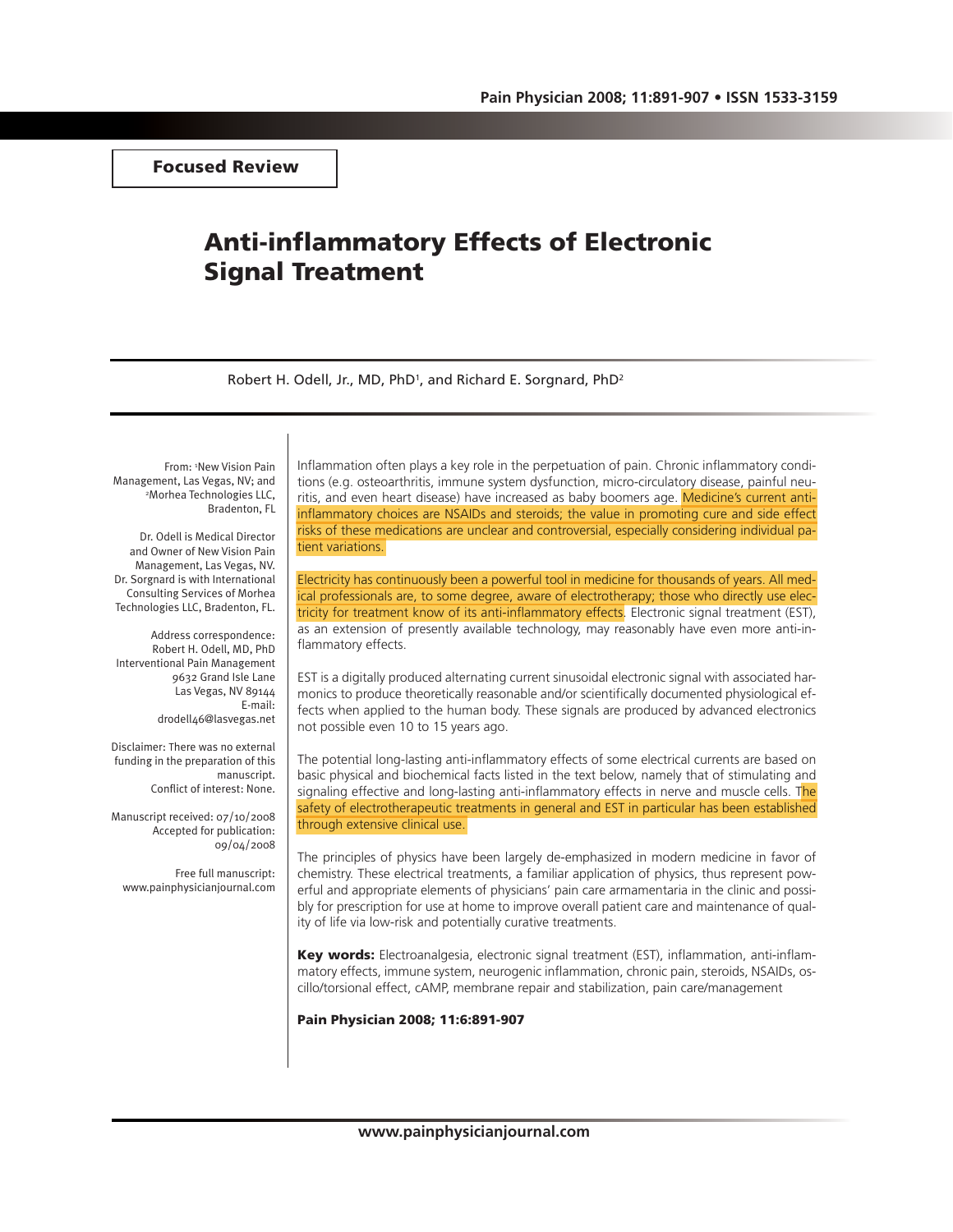Weltiple challenges face the clinician in the effective treatment of inflammation with the current pharmacotherapy (e.g. steroids, NSAIDs, COX-2s). Despite their welleffective treatment of inflammation with the current pharmacotherapy documented short-term efficacy in a wide variety of settings, anti-inflammatory drugs directly interfere with healing (1-7). Even with the short-term benefit, dangers exist with long-term utilization of both classes of drugs. Popular literature refers to over 15,000 deaths annually among patients following the doctor's prescriptions for NSAIDs. In fact, a recent colorful account of the psuedoaddiction of Howard Hughes by Forest Tenant, MD (8) reveals that Hughes died of NSAID induced renal failure.

Inflammation and pain may both play a role in the perpetuation of the other. Sensitization of the pain system can be pro-inflammatory. It is important to understand this relationship in diagnosing, treating, and managing inflammatory pain syndromes (9). When acute inflammation is the starting point and the source, if we can cut the inflammation short, then we can stop chronic pain .

Inflammation has been proposed as the origin of pain (10). Omoigui (10) and others argue that many of our chronic pain syndromes — arthritis, low back pain, fibromyalgia, interstitial cystitis, neuropathic pain, migraine headaches, CRPS — should be reclassified as variations of inflammation-induced pain. Thus the regulation and inhibition of inflammatory mediators which stimulate afferent and efferent neural traffic may be central to the management of these seemingly unrelated syndromes.

There is debate regarding efficacy of epidural and intraarticular steroids for pain management. Many studies and reviews support the short- and long-term use (11,12). However, other studies show mixed results, without long-term efficacy (13). Controlled trials on intraarticular steroids in osteoarthritis, for example, involving over 300 patients, show a short-term benefit that lasts only 1-3 weeks (13).

Steroids may lead to other complications such as steroid-induced osteoporosis, vascular necrosis, and fractures (14). Furthermore, immune disorders secondary to environmental insults contribute to growing inflammation problems. The impact of these physiological challenges is further affected by the inability of physiological repair mechanisms to keep up.

### Definition of Inflammation

Inflammation is a complex process that occurs as a

response to trauma, heat, chemicals, bacteria, or other phenomena, and is mediated by a variety of electrically-charged signal molecules produced locally by mast cells, nerve endings, platelets, and white blood cells (15).

The physiological act of the insulted tissue to repair itself and return to normal happens when naturally occurring bio-chemicals (i.e. arachidonic acid, etc.) are liberated to trigger a response to protect the local tissue and surrounding areas from a specific threat or pathogen (16).

This complete bio-process is essential to the chaotic self-organizing mechanisms of the human biosystem, which allow for normalization of the affected area (17). Exogenous intervention with chemical steroids or NSAIDs may actually restrict this normal biosystem process and possibly produce immediate or long-term undesired side effects to the specific tissue involved, as well as regional or systemic undesired effects (1,18,19).

Inflammation is characterized by

- 1) vasodilatation of the local blood vessels with consequent excess local blood flow,
- 2) increased permeability of the capillaries with leakage of large quantities of fluid into the interstitial spaces,
- 3) clotting of the fluid in the interstitial spaces because of excessive amounts of fibrinogen and other proteins leaking from the capillaries,
- 4) migration of large numbers of granulocytes and monocytes into the tissue, and
- 5) swelling of the tissue cells.

The inflammatory response produces pain, erythema, heat, and edema, all caused by changes in local blood vessels (15). Classes of biochemical mediators of pain include cytokines, neuropeptides, growth factors, and neurotransmittors (10); examples include phospholipase A-2, interleukin 1 (IL-1), IL-6, leukotrienes, prostaglandin E2, nitric oxide (NO), tumor necrosis factor alpha (TNF-α), hydrogen ion (H+), NF-κB, substance P, cGRP, bradykinin, vasoactive intestinal peptide (VIP), nerve growth factor (NGF), and others.

### Steroid Mechanisms of Action in Blocking the Inflammatory Process

The actions of steroids are generally associated with several principle effects: 1) blocking phospholipase A-2 (PLA-2), a key step in the inflammatory process; 2) membrane stabilizing and consequent analgesic effects, resulting from inhibition of neurotransmission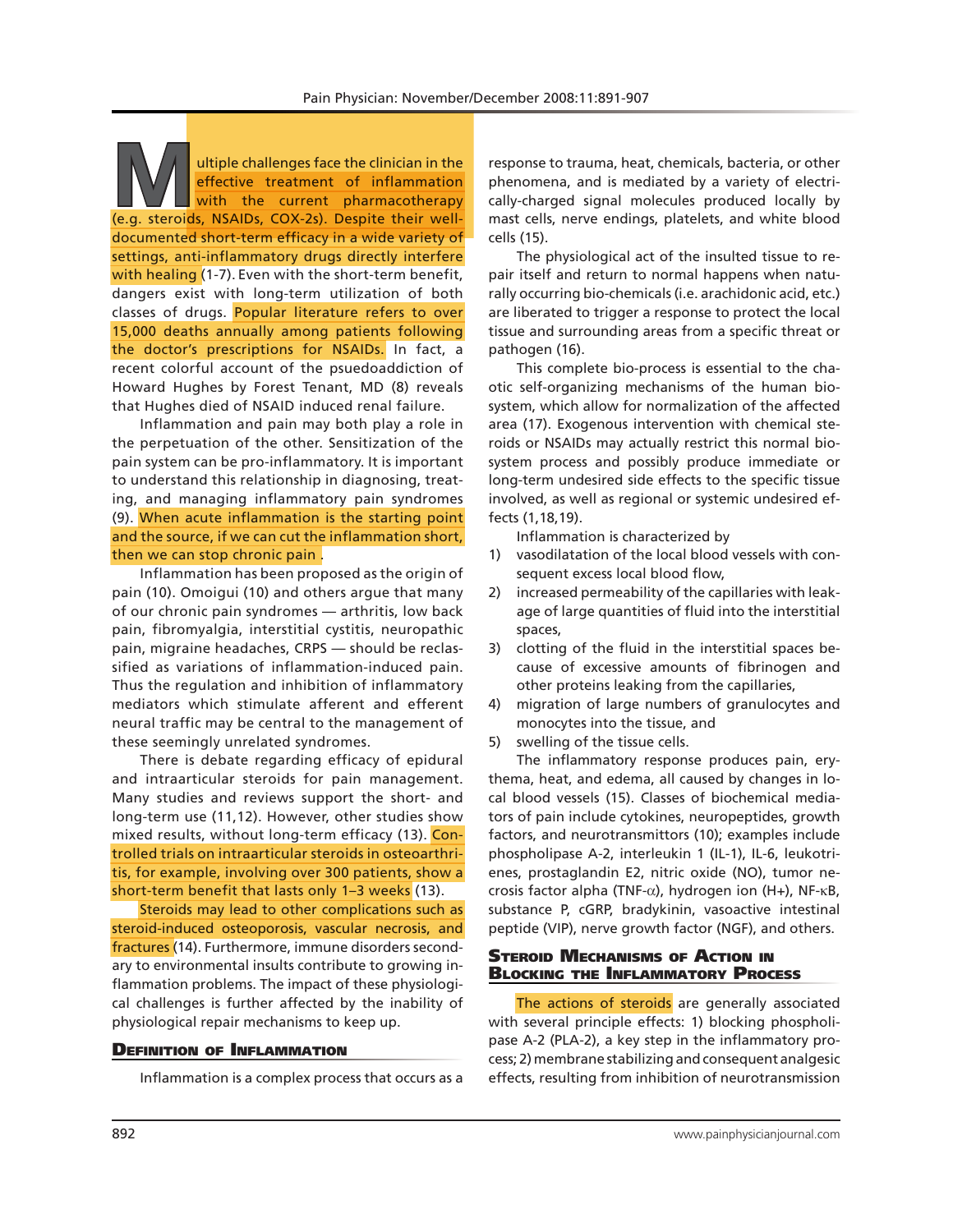in c fibers (20); 3) immunosuppression; and 4) antiedema effects. Other additional mechanisms probably remain undiscovered or not elucidated (21).

Blocking of PLA-2 seems to be the most important effect of steroids. The inflammatory cascade starts when arachidonic acid is released from the disrupted cell membrane. The 2 principle pathways of arachidonic acid metabolism are the 5-lipooxygenase pathway, which produces leukotrienes, and the cyclooxygenase pathway, which produces prostaglandin H2 (PGH2). PGH2 serves as the substrate for 2 enzymatic pathways: one leading to the production of several other prostaglandins, and the second leading to thromboxane. The action of PLA-2 converts arachidonic acid to cyclooxygenase, which, as stated, is blocked by steroids.

The local anesthetic, or membrane stabilizing, effect is considered weak. Steroids are a mainstay for the pharmacologic immunosuppression in organ transplant and auto-immune disease patients, and the anti-edema properties derive from their blocking the anti-inflammatory effects of PLA-2 and other pro-inflammatory agents.

The side effects of steroids have been well described for many years. The practice of the treatment of auto-immune disorders with high dose steroid therapy has carried with it some serious well documented systemic side effects. These are outlined in Table 1 (22).

Serious side effects can also occur even after a single injection of a depot steroid (Table 2). Although these occurrences are relatively uncommon, multiple anecdotal reports suggest that these single dose misadventures do occur more often than expected.

Table 2. *Possible effects of one-shot steroid injection (22).*

- 1. Lowered resistance to infections
- 2. Decreased or altered vision
- 3. Frequent urination & increased thirst (including Cushing's syndrome)
- 4. Mental status changes
- 5. Skin rash and/or hives
- 6. Local tissue (fat and collagen) necrosis (after single injection, not common, but within the experience of most interventional pain physicians)

#### Table 1. *Side effects of steroids (22)*

- 1. Facial flushing (common, but passes quickly)
- 2. Hyperglycemia (common and can be noted for two weeks after procedure); latent diabetes mellitus often becomes manifest
- 3. Increased blood pressure (usually high doses; after single injection, not common, but within the experience of most interventional physicians)
- 4. Hypertension, fluid and sodium retention, edema, worsening of cardiac insufficiency; increases likelihood of MI (unlikely after single injection, cumulative, but not common)
- Local tissue (fat and collagen) necrosis (after single injection, not common, but within the experience of most interventional physicians)
- 6. Cushing's syndrome (very common after multiple injections)
- 7. GI disturbances (common, but all degrees of severity and not necessarily cumulative dose related); ulceration of esophagus, stomach, duodenum possible
- Increased appetite leading to significant weight gain (causation a problem, but probably common after multiple injections, even if oral forms not used)
- 9. Immunosuppressant action, particularly if given together with other immunosuppressants such as cyclosporine; fever as a warning symptom often suppressed
- 10. Osteoporosis with pathological fractures after long-term treatment
- 11. Possible psychological changes, e.g. depression, personality changes
- 12. Increased cholesterol (usually high doses; after single injection, not common, but within the experience of most interventional physicians)
- 13. Avascular necrosis of the hip (would seem to be rare, except from hip joint injections)
- 14. Steroid myopathy, catabolism (usually after long-term oral use)
- 15. Dermatologic wide variety of effects, including, allergic dermatitis, dry scaly skin, ecchymosis and petechiae, erythema, impaired wound-healing, others
- 16. Epidural lipomatosis (difficult to know; if it occurs, usually subclinical)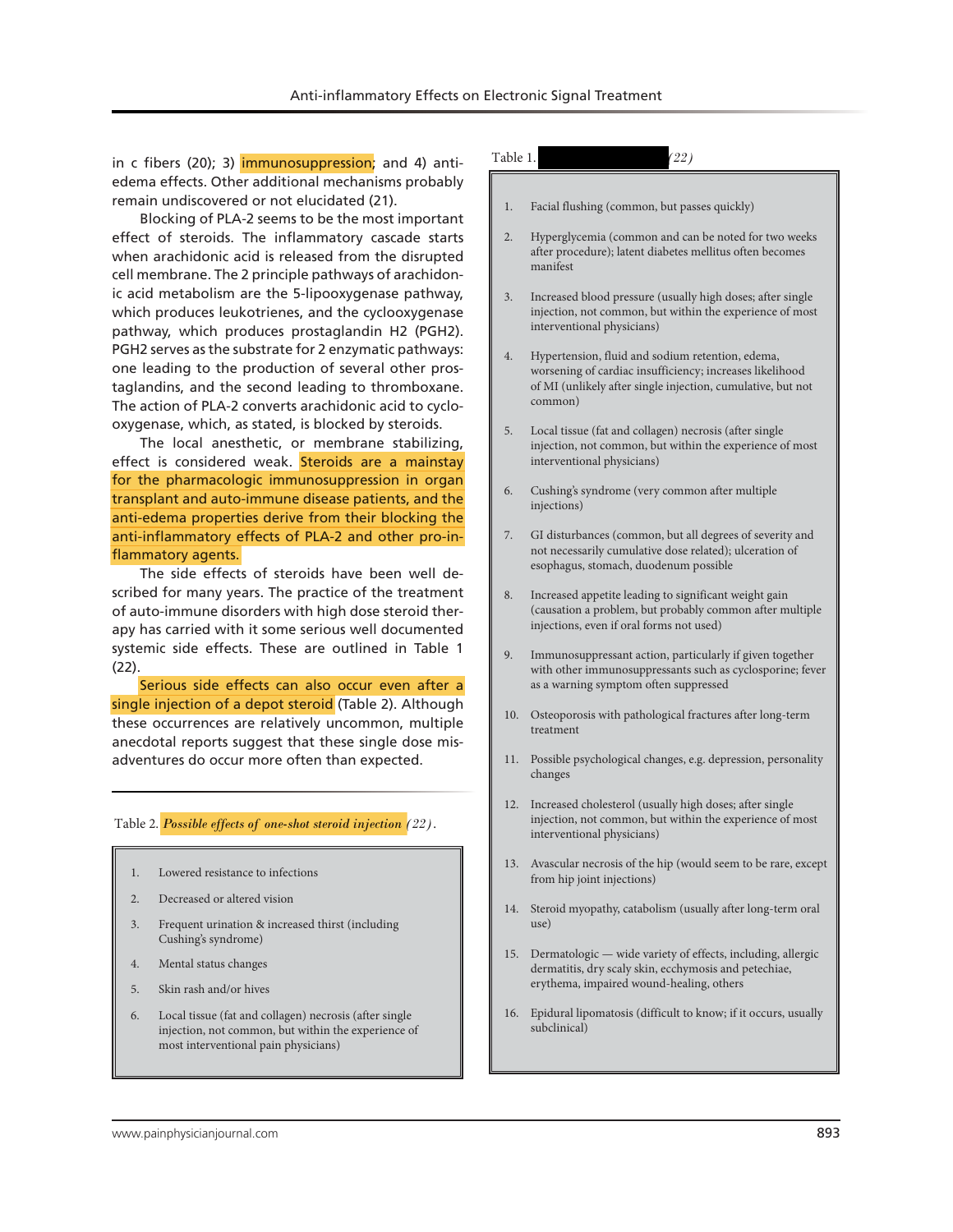### NSAID M ECHANIsms OF A CTION IN BLOCKING THE INFLAMMATRY PROCESS

NSAIDs block inflammation by interfering with the action of COX-1 and COX-2 enzymes. These en zymes facilitate the conversion of arachidonic acid to prostaglandins and thromboxane.

Side effects of NSAIDs include interference with platelets, gastric irritation and bleeding, and renal effects. Since NSAIDs are taken regularly by approxi mately 33 million Americans, this is a huge epide miologic challenge. COX-2 inhibitors avoid many of the side effects, but  $2$  — rofecoxib and valdecoxib — have been pulled off the market because of a higher risk of cardiac dysfunction and death and (in the case of valdecoxib) Stevens-Johnson syndrome. As stated previously in the introduction, various reports estimate that more than 15,000 deaths occur each year as the result of NSAID toxicity. This toxic ity is especially noticed in the elderly where NSAID toxicity is more prevalent.

### HIsTORY OF ELECTRICITY 's U sE IN M EDICINE

Electricity has been used for centuries in both di agnostic and therapeutic applications. The 2 earliest recorded uses were in 2750 BC wherein the electri cal properties of the Nile catfish were discussed and Hippocrates use of electric fish for medical treatment in 420 BC. In the 1700s European physicians used controlled electrical currents for numerous medical problems including pain and circulatory dysfunction. Ben Franklin documented pain relief using electric currents for a variety of ailments including frozen shoulder. A citation in the early 1900s expounds the benefits of electric current for "…the relief of the superimposed infiltration and chronic inflammation" for an enlarged prostate (23). The same reference goes on to state that "The employment of electricity is amply justified in [cases of pathologically incurable diseases] for the improvement of metabolism, the promotion of comfort and the prolongation of life, but no cure can be expected" (23).

### INTROD UCTION TO CONCEPT OF ELECTRIC SIGNAL ENERGY AS A THERA PEUTIC M ODALITY

More recently, the most significant develop ment occurred when Becker and Seldon electrical ly induced limb regeneration in frogs and rats. In

1982 they reasoned that electromagnetic fields exist that control all aspects of life processes. His stud ies of extra-neuronal analog electrical morphoge netic fields have eliminated any rational arguments against the importance of bioelectricity for all basic life processes (24). Becker and Seldon asserts in their landmark book that modern scientific knowledge of life's electrical dimension has yielded fundamental insights into pain, inflammation, healing, growth, consciousness, and the nature of life itself (24). The authors now apply these concepts further by show ing the influence of EST on inflammation.

An electric field forms around any electrical charge. This means that any other charged object will be attracted (if the polarities are opposite) or repelled (if they are the same) for a certain distance around the first object (24). Electric currents have numerous direct and indirect effects on tissue; these effects will be discussed in more detail in the section "Discussion of the Anti-Inflammatory Effects of EST." Medical/scientific investigations are ongoing and these discoveries could presage a revolution in biol ogy and medicine. According to Becker and Seldon, in the not-to-distant future, physicians may have the ability to control and stimulate bio-system healing at will with the use of exogenous energy fields (24).

# T HE P REsENT ROLE OF ELECTRICITY IN M EDICINE

It is well known and well accepted that electricity plays an important role in contemporary medicine (25). In diagnostic applications there are a number of valu able devices such as electrocardiography (ECG), elec tro-encephalography (EEG), electromyography (EMG), nerve conduction velocity (NCV), electrooculography, electroretinography, electronystography, electroco chleography, evoked potentials, skin galvanic/imped ance tests, current perception threshold (CPT) testing, and sensory nerve conduction testing (Neuralscan).

Therapeutic applications with electrical modali ties include a number of medical devices: transcuta neous electric nerve stimulator (TENS), percutaneous electric nerve stimulator (PENS), powered muscle stimulators, interferential current devices (IFC), spi nal cord stimulator (SCS), electroconvulsive therapy (ECT), high-voltage galvanic stimulators (HGVS), transcranial electric stimulation, microcurrent stim ulators, bone growth stimulators, deep brain probe stimulators, and others.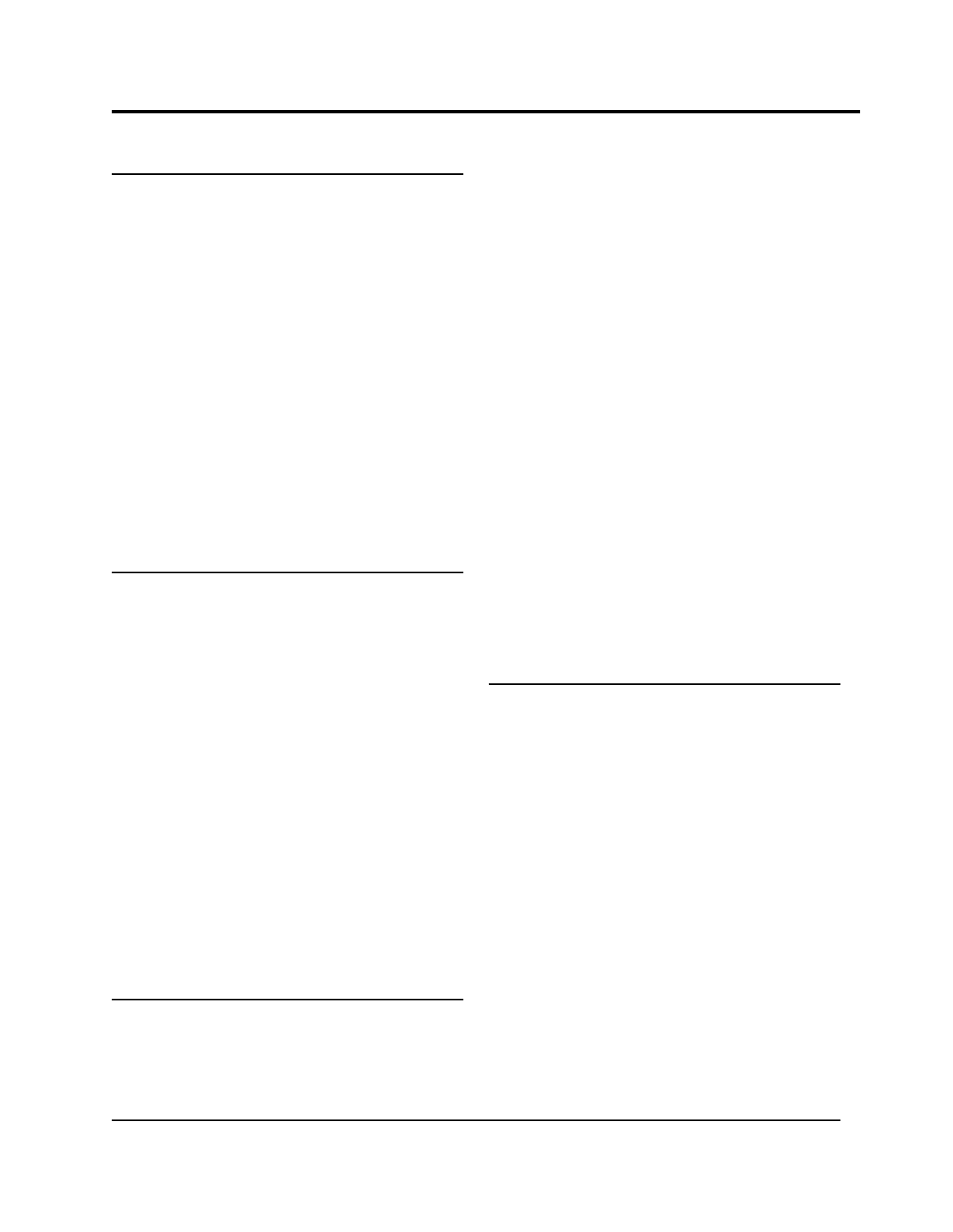# DEFINING ELECTRONIC SIGNAL T HERApY AND ITs EFFECTs

Sensory and motor neural activity is associated with the action potential, and most chemical interven tions become electrical events. We therefore introduce the concept of treating inflammation with specific pa rameter electronic signal treatment (EST), defined as a digitally produced sinusoidal electronic signal with associated harmonics to produce desired physiological effects. The signals are produced by advanced elec tronics not available even 10 to 15 years ago.

EST appears to modulate or accelerate the anti-in flammatory process to reduce perpetuation that leads to chronic conditions, especially chronic pain. Con comitant cellular mechanisms support the anti-inflam matory effects of EST; numerous citations exist from the molecular biology, physics, and biochemical litera ture supporting these ideas. These actions include the oscillo/torsional effect, pH normalization, balancing metabolic concentration differences, cAMP formation and activation (leading to the normalization of cell function), cell membrane repair and stabilization, sal utary effects on metabolism, sustained depolarization of the nerve cell membrane (producing nerve block), immune system support, and the obvious macro ben efits of increases in blood flow and edema reduction.

The newer systems are EST energy devices which use frequency modulation (FM) alone or amplitude modulation (AM) combined with FM as the basis for signaling the bio-system to initiate complex biochemi cal responses and actions, e.g., hormone imitative effects, second-messenger formation (cAMP), inhibi tion of contraction of smooth muscle, vasodilatation, membrane stabilization, and others.

The early systems, or transcutaneous electrical nerve stimulators (TENS), use AM only with frequen cies at or between approximately 1–200 Hz. These AM frequencies tend to stimulate and cause neurons to fire. Depending on the rate of nerve impulse firing, a number of physiological mechanisms of action can occur. A simple way of thinking about the differences between EST and TENS is that EST frequency ranges tend to signal, while well known TENS ranges tend to stimulate.

To hypothesize and project how TENS and nextgeneration EST devices will affect or manipulate the naturally occurring electrical properties of the human bio-system is a daunting and currently impossible task. Although a complete description is beyond the scope

of this paper and our current knowledge base, every journey begins with a single step. A purpose of this paper is to provide this first step and a foundation to pique the interest of basic scientists and clinicians alike.

### OVERVIEW OF HOW ELECTRIC SIGNALS MAY BE M ORE P HYsIOLOGICALLY EFFECTIVE T HAN EXOGENOus CHEmICALs

The intent of chemical interventions for the treat ment of the inflammatory process is to block the process at one or more of the initial steps in the cascade. The authors postulate that EST facilitates the naturally occurring inflammatory process without interfering with the normal inflammatory cascade progression until inflammation is resolved, an idea which at first glance may seem counterintuitive. This facilitation in turn accelerates the anti-inflammatory process to reduce the probability that it becomes drawn out and leads to chronic inflammation. The specific mecha nisms of action of the applied electronic signal energy can be effectively used to reduce or modify the unde sired symptoms normally present during this inflam matory0 cascade process. This is illustrated in the box below.

Inflammation Faciliation Diffusion Repair Normalization

Ten mechanisms are outlined below, which high light how EST appears to facilitate and accelerate this naturally occurring cascade and eliminate lingering inflammation and its effects on the introduction and proliferation of chronic pain.

The following therapeutically beneficial primary and secondary effects of EST would apply specifically in the anti-inflammatory actions of EST: dilution of toxic substances that cause pain and inflammation; pH normalization; increased tissue metabolism; and improved exchange between intracapillary and inter stitial fluid, which in turn results in an improvement of tissue absorption (26). Table 3 lists the primary and secondary effects of electronic signal energy as it ap plies to its anti-inflammatory activity (27).

Understanding that the human biosystem is pri marily electric in nature (24), it is worth mentioning other known physiological effects of electricity (elec tronic signaling) that will be discussed in future works. These effects or mechanisms of action include: signal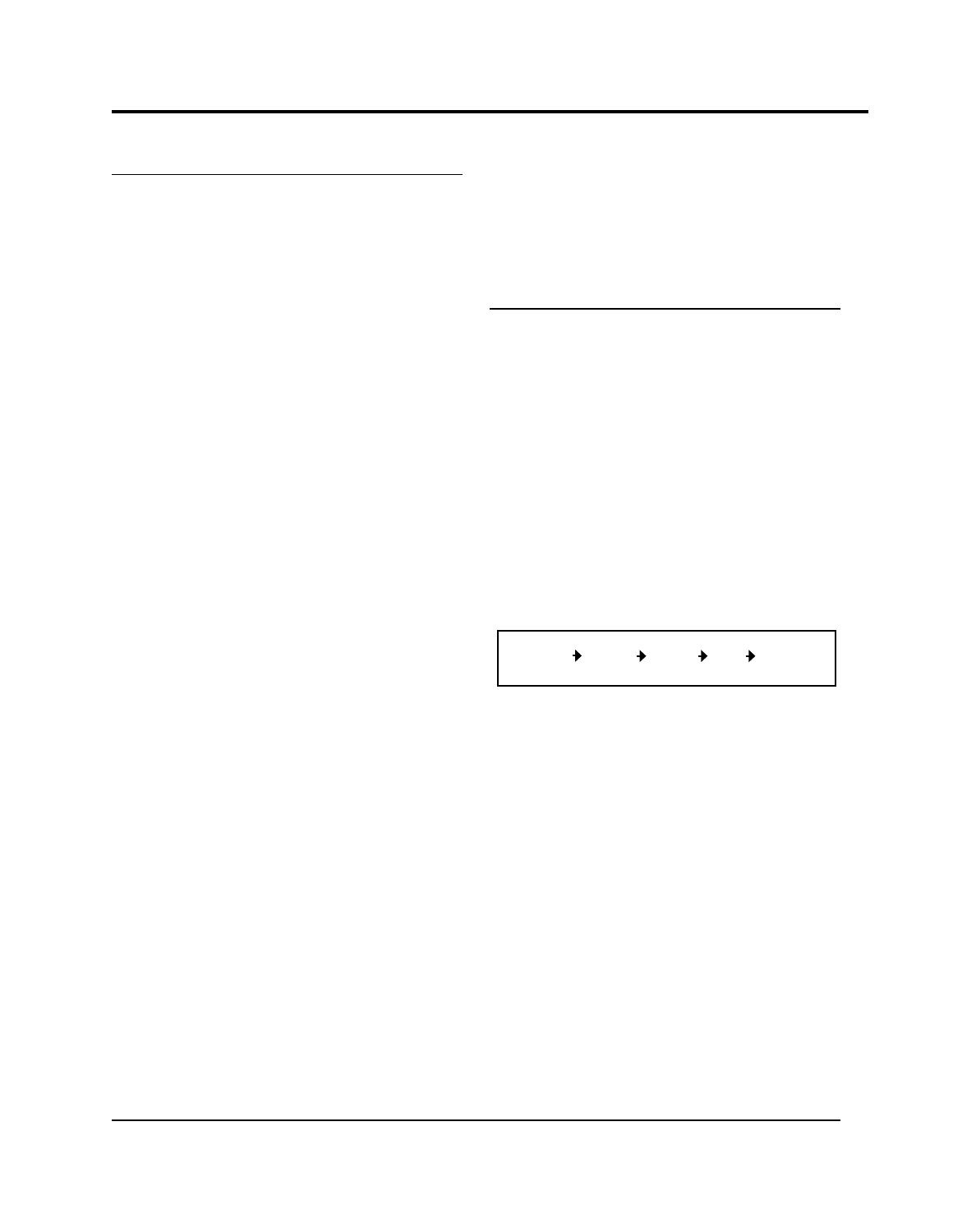| Table3. Effects of electronic signal energy as it applies to anti- |  |  |  |    |
|--------------------------------------------------------------------|--|--|--|----|
| inflammatory activity (27).                                        |  |  |  | VE |

| Primary effects (arising directly from the signal energy) |                                                                                                                       |  |  |  |
|-----------------------------------------------------------|-----------------------------------------------------------------------------------------------------------------------|--|--|--|
| i.                                                        | cellular oscillo/torsional (ionic movement) effect                                                                    |  |  |  |
| ii.                                                       | neuron blockade                                                                                                       |  |  |  |
| iii.                                                      | imitation of hormone/ligand activity to create an<br>electrical conformation change in the cell membrane<br>G-protein |  |  |  |
| iv.                                                       | sympathetic stimulation (function-imitation)                                                                          |  |  |  |
| V.                                                        | sympathetic stimulation (function-exhaustion)                                                                         |  |  |  |
| Secondary effects (resulting from the primary effect)     |                                                                                                                       |  |  |  |
| vi.                                                       | metabolite movement, dilution & redistribution                                                                        |  |  |  |
| vii.                                                      | sustained depolarization                                                                                              |  |  |  |
| viii.                                                     | cAMP formation/activation                                                                                             |  |  |  |
| ix.                                                       | cell membrane repair & stabilization                                                                                  |  |  |  |
| X.                                                        | facilitation of metabolism                                                                                            |  |  |  |
| xi.                                                       | vasoconstriction                                                                                                      |  |  |  |
| xii.                                                      | vasodilatation                                                                                                        |  |  |  |
| xiii.                                                     | immune system support                                                                                                 |  |  |  |

competition effect via the A- Esystem (Melzak/Wall's Gate Control Theory), sustained depolarization (We densky Inhibition), neuropeptide release (adrenergic response), increase in dopamine concentration (pain inhibitory transmitter), decrease in NE and 5-HT, ac celeration of the re-innervation process, activation of muscle pump, repeated cell membrane depolarization and repolarization activity, muscle training/strength ening, vasomotive imitation, muscle relaxation/spas molysis (decreasing referred pain and directly de creasing local muscular pain), and accommodation (preventing nerve from "trying to get around" an an tidromic block).

# **SAFETY**

The safety of EST has been established through out extensive use over the past 15 years. Nausea, vom iting, dizziness, etc. are commonly associated with chemical therapies, but are rare with EST. It appears that any EST undesired side effects are minimal and easily avoided.

One notable parameter of importance involving treatment with EST for inflammation processes is dos age, or intensity. Increasing the EST dose too much above the sensory threshold may exacerbate the in flammatory process by directly constricting the small

vessels necessary for moving (diluting) inflammatory mediators. When using the alternating, sequentially generated modulated and unmodulated middle fre quencies associated with EST, the electronic signal current sensation felt by the patient decreases as the frequency increases (higher current perception thresh old). The clinician asks the patient about his/her sensa tion of the current as the current is gradually adjusted to the desired therapeutic level. The patient's sensory response often assists in determining the optimum dose, unless a lower dose is otherwise dictated by treatment protocols, which is desired for inflamma tory indications.

As long as normal sensory responses are main tained with the administration of EST medium fre quencies, there is insufficient electrical signal energy delivered to cause tissue damage.

Excess and damaging currents, which could oth erwise cause harmful tissue heating, are completely avoided in the conscious patient. There are multiple heat effects on tissue that occur when using much higher frequencies, such as those delivered during Ra dio Frequency Thermocoagulation (RFTC – 512,000 Hz) treatment: e.g. nerve cell damage occurs over 45° C. and collagen destruction over 67° C. These heat effects are simply not possible when the electrical energy is delivered transcutaneously by current FDA cleared EST generation devices.

The heart is always a concern with electrical de  $\cdot$ vices. The electrophysiological implications of these frequency ranges are shown in Fig. 1 (28). Depending on the frequency and the electrode position (transthoracic or neck-abdomen) of applied alternating cur rent, dangerous ventricular fibrillations were induced roughly exponentially with increasing frequency. At frequencies above 4,000 Hz, the risk of interference with cardiac conduction pathways is almost non-ex istent because the electrical output capabilities of EST devices are much lower than those necessary to trigger ventricular fibrillation. Even if the electrodes are placed across the heart, which is not typically rec ommended, the electronic signal energy power den sity field is not high enough to trigger ventricular fibrillation.

# DISCUSSION OF THE A NTI-INFLAMMATORY EFFECTs OF EST

The authors have listed below some of the identi fied mechanisms of action that appear to provide antiinflammatory effects via EST application. One theoret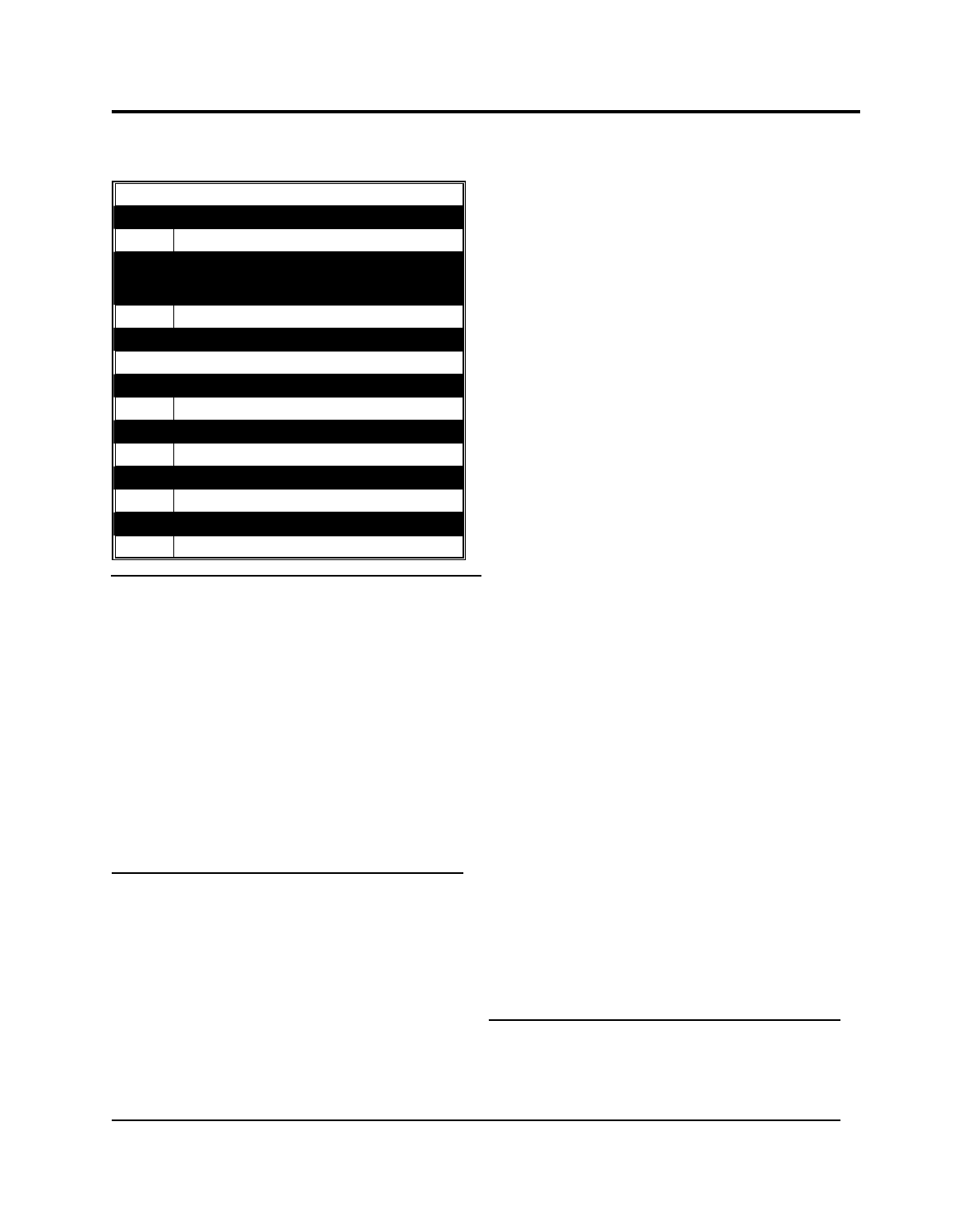Fig. 1. Current intensity and ventricular fibrillation threshold as function of frequency (1) . The red line indicates the demarcation between low frequency and middle frequency. For both electrode positions, note the exponen tial increase of ventricular fibrillation threshold at middle frequencies (28).

ical mechanism of action (facilitation) listed below is currently postulated by the authors based upon bio logical responses which may occur in tissues.

- **Facilitation**
- Oscillo/torsional response
- Enhancement of filtration/diffusion process
- pH normalization
- cAMP formation
- Cell membrane repair
- Influence on metabolism
- Sustained depolarization
- Immune system support
- Increase in blood flow

### FACILITATION : A CCELERATION OF N ORmAL INFLAMMATORY P ROCESS

The inflammation/migration response is initiated by a variety of electrically charged and active signal molecules produced locally by cells or by complement activation. These mediators act on capillary endotheli al cells lining the blood vessels, causing them to dilate and become permeable to fluid and proteins (29).

In this paper, we postulate that normally occur

ring inflammatory processes appear to be facilitated by exogenous administration of alternating polarity electric fields via EST. Specific-parameter EST appears to support the naturally occurring inflammatory pro cess with the following benefits. As the inflammatory metabolic cascade and bio-response is initiated, the oscillo/torsional effect (a direct effect on the cell de scribed in the next section) of the applied electronic signal energy (with imposed rapidly alternating elec tric polarity-reversals) is delivered to the targeted ana tomical inflamed area. The high concentration of elec trically charged signal molecules that temporarily exist within the inflamed anatomical treatment field are aggressively moved to and fro in response to the EST energy and concomitant alternating polarity reversals (30,31). Figure 2 illustrates this effect. This enhances the movement, dilution, and redistribution of these charged molecules that are directly linked to pain and inflammation mediators (H ions, etc).

It is hypothesized that, unlike anti-inflammatory drugs, which block the inflammatory mediators or their precursors, electric alternating polarity EST ap pears to facilitate and support the physiological in -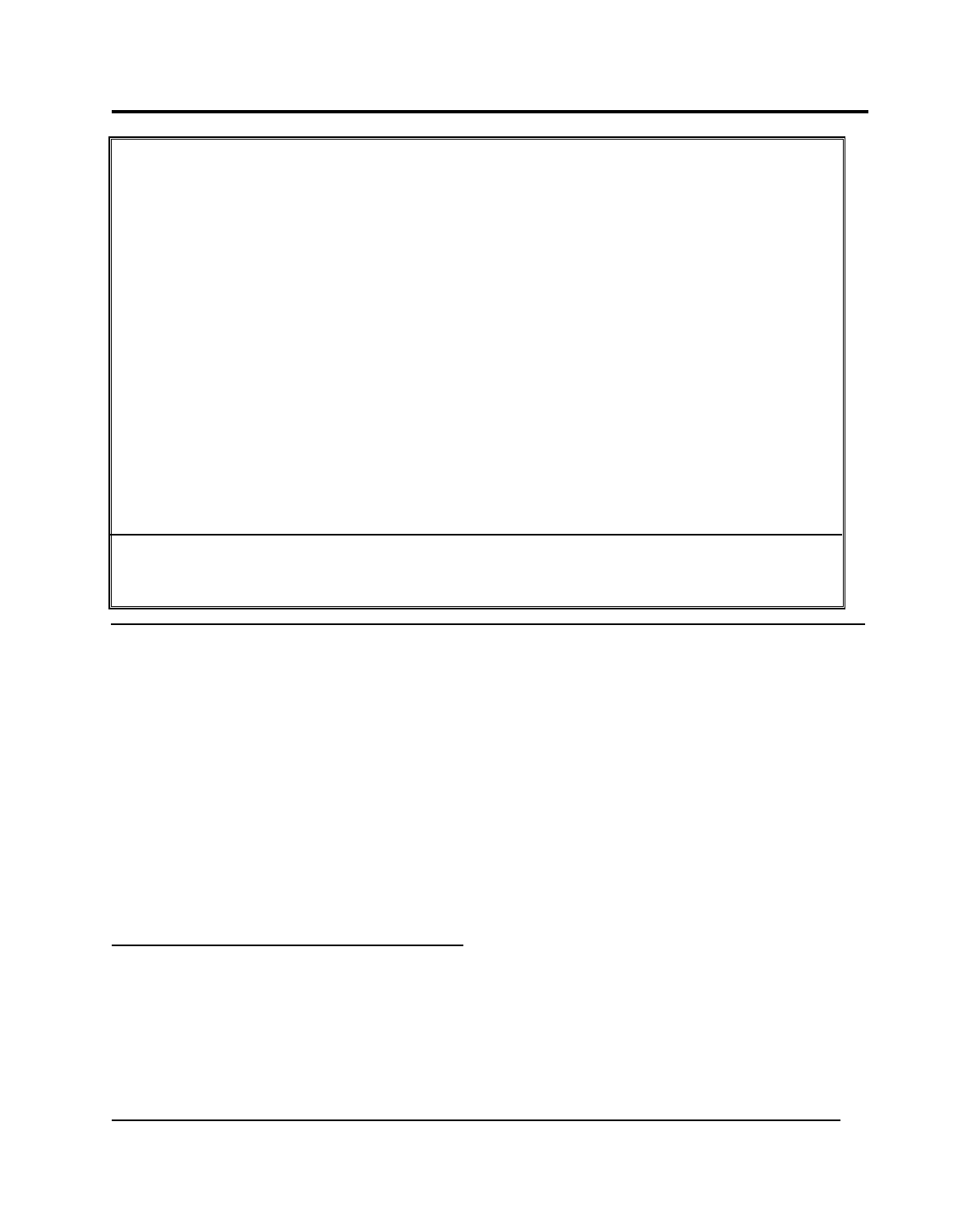flammatory process and minimize the time necessary for tissue to repair through a variety of mechanisms which are outlined in the sections which immediately follow.

These mechanisms (e.g. second messenger [cAMP]formation) minimize the normally occurring inflammatory side effects of pain and swelling (32) by initiating repair processes, by balancing chemical concentration differences, and by aggressive filtration and diffusion processes (15).

OsCILLO /TORsIONAL <sup>R</sup> EspONsE (V IbRATION , OsCILLATION , T WIsTING AND <sup>T</sup> uRNING EFFECTs )

The oscillo/torsional effect is obtained by an elec tro-vibratory effect upon the cell itself due to the rapid alternation of electrical polarity charges in response to the higher alternating current signal frequencies used with specific parameter EST energy. The signal's elec trical polarity continually reverses from a positive (an odal) charge to a negative (cathodal) at a rate equal ing 2 times the delivered EST frequency, i.e. 20,000 PPS

= 40,000 polarity reversals per second. The influence of electrically alternating fields can be expected to enhance the general movement of all charged mole cules with additional rotary movement of the charged particles (Fig. 3). This alternating polarity energy in creases the probability that specific chemical groups of substrates and enzymes (with normally opposed charges) will meet more readily in the required physi ological orientation (33). This effect may be of great importance in enhancing the enzymatic breakdown of pain and inflammatory mediators.

# ENHANCEmENT OF FILTRATION /D IFFusION P ROCEssEs

EST electrical fields influence enzyme/substrate activity involved in the metabolic process by increas ing the kinetic energy of the molecules, an effect which lowers the differences to the required activa tion energy and transition state (30,32). This increases the probability of important contact and correct ori entation connection between enzymes and substrates, which is necessary for the breakdown of pain produc

Fig. 2. Metabolic redistribution and enhancement of filtration/diffusion process by increasing the accidental collisions of en zymes and substrates of enzymes and substrates under the influence of electronic signal treatment. The additional kinetic energy from EST is manifested as 1) enhancement of translational movement, 2) enhancement of rotational movement, and 3) increased activation energy.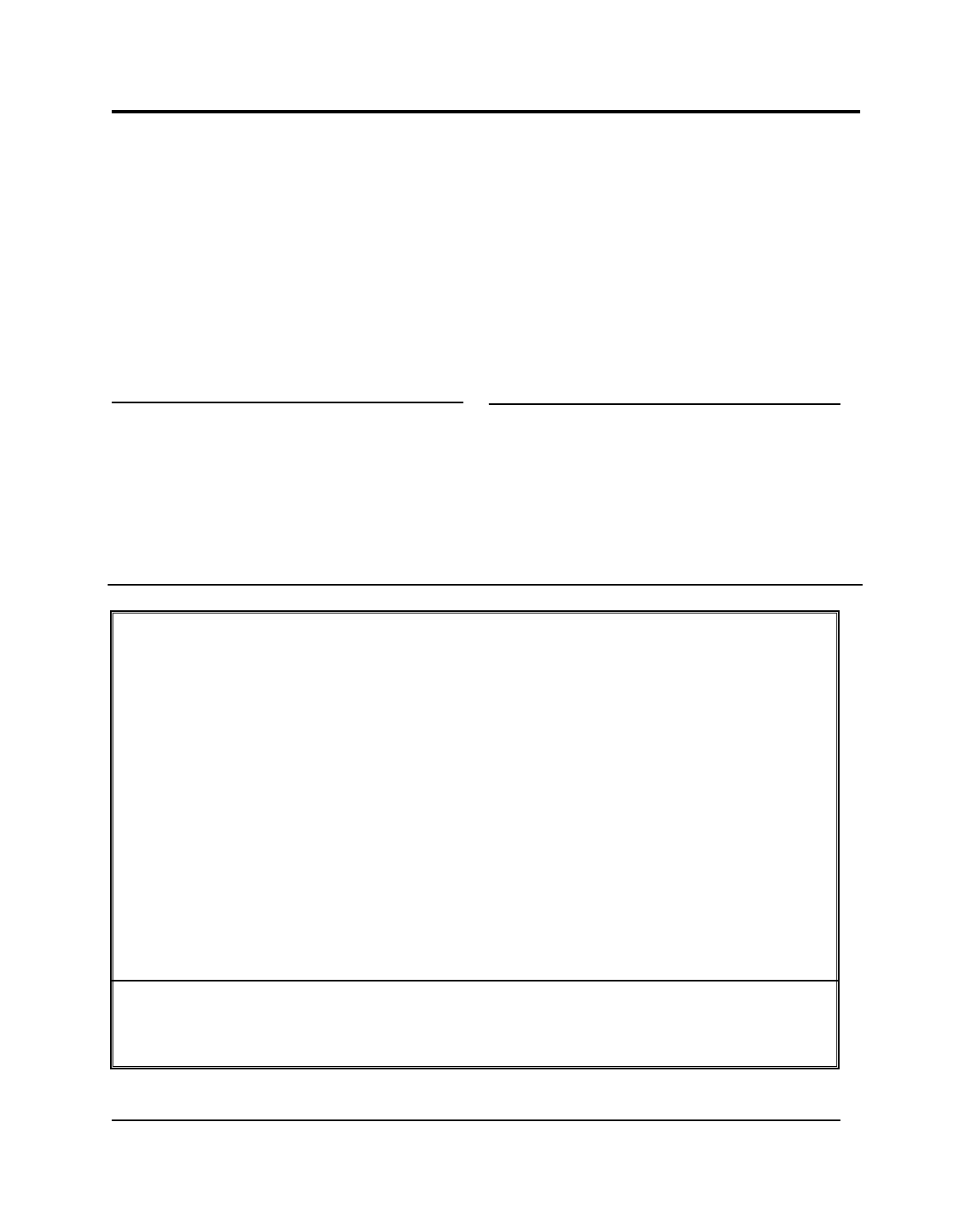

*energy increases the probability that specific chemical groups of substrates and enzymes (with normally opposed charges) will chemically react.*

ing mediators (33).

The oscillo/torsional response in the cell enhances the naturally occurring filtration and diffusion processes, described in standard physiology texts (34). This effect appears to bring about a balance of metabolic concentration differences where pathologically altered metabolic concentration of substrates and intermediate or final products of metabolism are present in the area of inflammation. This is most likely achieved via the additional kinetic energy supply to the affected region causing an acceleration of the natural filtration/diffusion processes (tissue clearance).

The diffusion/dilution effect and the increase in distribution of the electrically charged substances mediated by EST results in:

- a) dilution of toxic, pain, and/or inflammation producing substances,
- b) increase of filtration and diffusion processes (tissue clearance),
- c) increase in local blood flow,
- d) improvement of exchange processes of intracellular and extracellular fluids,
- e) enhanced water electro-osmosis within the tissue, and
- f) improvement of the resorption processes that are important for treating inflammatory conditions and edematous conditions.

Thus EST balances metabolic concentration differences, improves trophism and assists in minimizing undesired tissue inflammation, and normalizes the pH in the local and surrounding tissues.

# pH Normalization (Ion Effect) and **BALANCING METABOLIC CONCENTRATION DIFFERENCES**

The following description is based on common electrochemical principles and the logical extension of that knowledge. The electronic signal energy that is applied will create an electric field with rapidly alternating polarity reversals within that field as described earlier. This electromagnetic field has a direct effect upon the charged molecules positioned within the targeted anatomical field activating a redistribution effect (diffusion) of the charged metabolites that are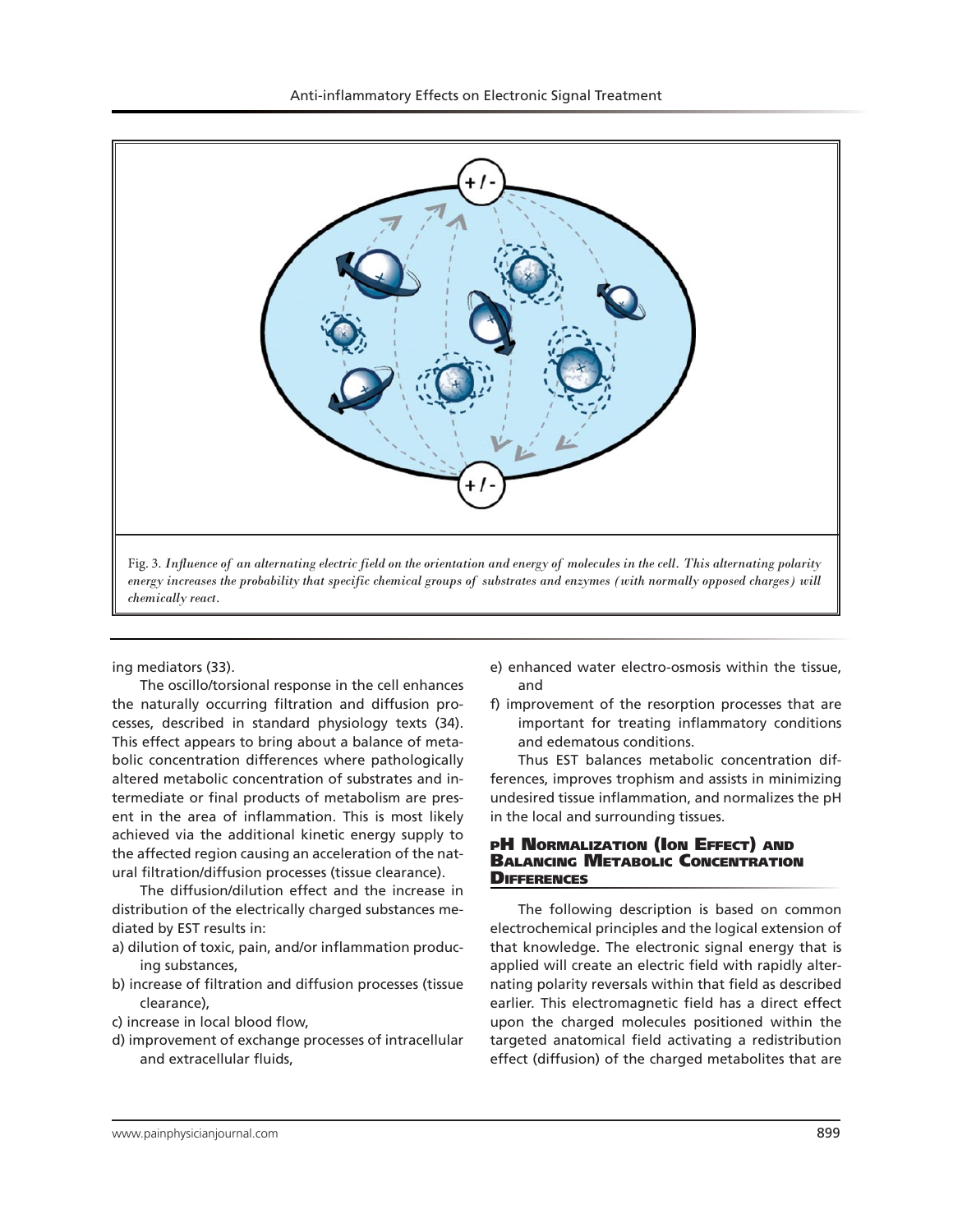

present in higher concentrations and enhancing the natural filtration process (dilution). The higher concentration of metabolites is electrically moved and head toward other adjacent anatomical areas of less concentration (basic physics law). Hydrogen ions, which are linked to pain and inflammatory mediators (35), are most affected since they are the smallest and most mobile electrically charged ions. This fact has a direct effect by normalizing pH levels in the tissues of the treated anatomical field (balancing metabolic concentration differences). The body functions most normally at pH 7.4, and healing (e.g. anti-inflammatory activity) is optimized.

H+ ions are linked directly to pain and inflammation mediators. Figure 4 reveals how middle frequency electric fields via EST decrease H+ ions in the inflammatory (concentrated) region. The movement of the H+ ions from the inflamed region (pH of 6.9 is used in this example) normalizes the pH in that region, contributing to the healing. The surrounding tissue can easily absorb the extra H+ ions without a significant overall drop in pH of the surrounding tissue.

Experimental evidence of activation of the filtration/diffusion process can be readily shown in vitro (36). Figure 5 demonstrates the effects of the oscillo/torsional action and response generated by EST. This effect gives time to the biosystem to overcome the effects of adverse and increased metabolite concentrations.



# *ence of the medium frequecy EST fields. Note the attraction toward each of the electrode poles (36).*

# cAMP Formation/Activation – Normalization of Cell Function

EST energy produces a hormone-like effect by triggering an electrical conformation change to the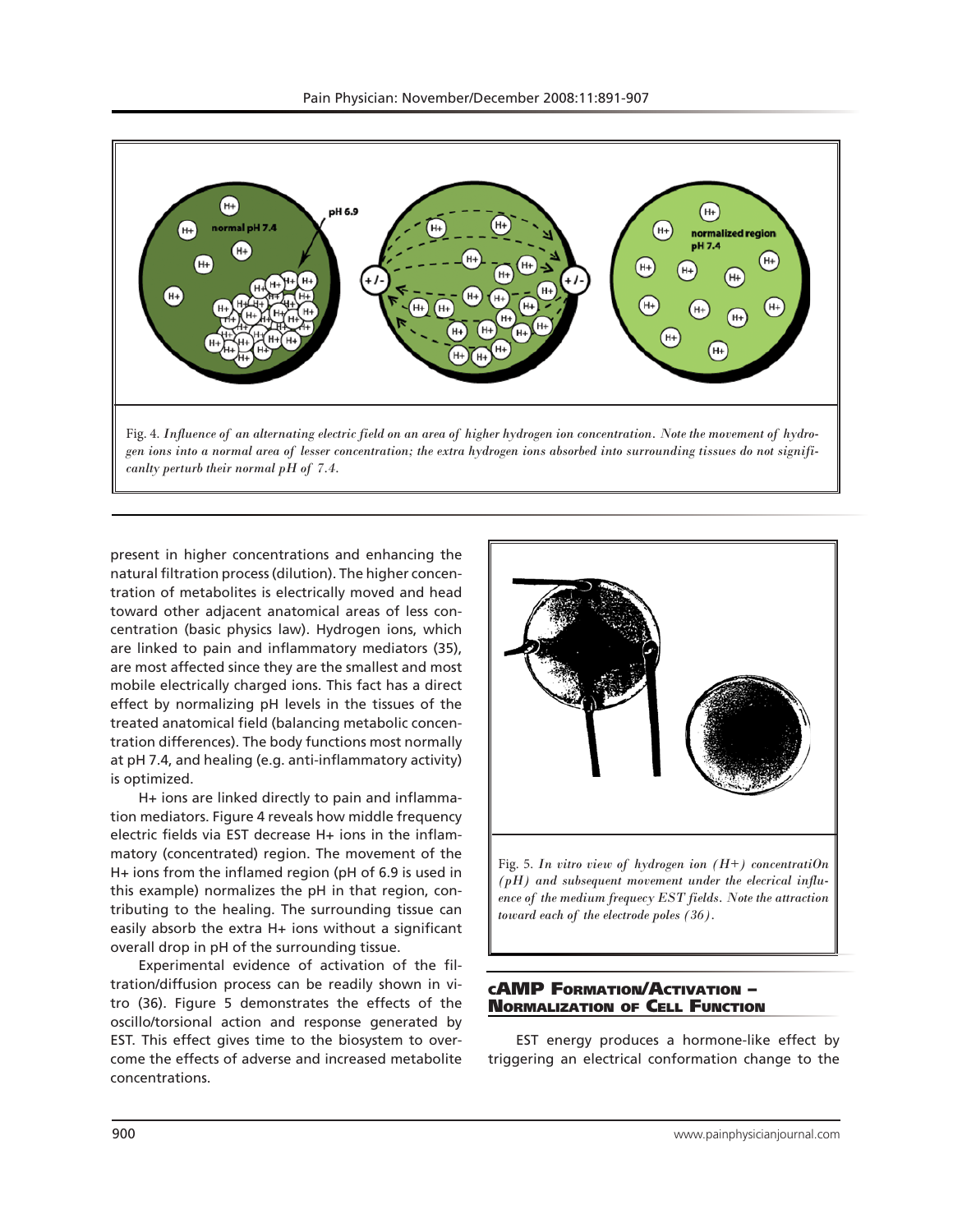cell membrane G protein. This influences adenylate cyclase activity, resulting in the formation of the second messenger cAMP, which may direct cell specific activities, including cellular repair processes. cAMP- induced repair processes are necessary to stabilize the cell membrane and inhibit continued leakage of acids which may contribute to pain and inflammation mediators (29). EST and its effect of a direct electrical conformation change in the cell membrane G protein which ultimately normalizes (increases) cAMP levels may play the most critical role towards normalization of cell function (37).

Multiple references exist to support that cAMP will increase from sustained depolarization of the cell membrane (pharmacological or specific-parameter electrical energy causing sustained cell depolarization) (38). Schwartz (39) states that there are "numerous citations that demonstrate… second messenger formation within the cell at various ion voltage gates when exposed to frequency specific electrical currents." This direct effect of EST serves to increase available cAMP for cell normalization (40,41).

Signaling cAMP leads to the opening of voltage gated channels in efferent c-fibers of pain neurons and the sympathetic nervous system. Vessels will then vasodilate, increasing local circulation, allow incoming nutrients and the washing out of waste products. This cascade will eliminate the primary chemical causes of local pain. In addition, signaling cAMP also leads to decreased afferent c-fiber firing, which in turn decreases ephatic cross firing of afferent A-delta fibers.

# Cell Membrane Repair/Stabilization

Research has shown that electrical field stimulation (EST energy) has a direct effect upon ACTH stimulation, which controls the secretion of cortisol (23). This is the body's own "measured steroid response." Cortisol has 2 basic anti-inflammatory effects: 1) it can block the early stages of the inflammation process or 2) if inflammation has already begun, it causes rapid resolution of the inflammation and increased rapidity of healing. It is believed that cortisol effects assist in the liberation and mobilization of amino acids that can be used to repair the damaged tissues. Endogenous cortisol is much more effective and safe than exogenous cortisol or equivalent because it is "just enough" (15).

The mechanism by which ACTH activates cortisol from adrenocortical cells is a function of cAMP. The principal effect of ACTH on the adrenocortical cells is to activate adenyl cyclase in the cell membrane. This

induces the formation of cAMP in approximately 3 minutes. The cAMP in turn activates the intracellular enzymes that cause the formation of the adrenocortical hormones (32). EST, as shown above, also facilitates the naturally occurring processes necessary for control and mitigation of inflammatory conditions without the usual undesired side effects that accompany the introduction of chemical steroid compounds.

Since second messenger formation (cAMP) directs cell specific activity to membrane repair and stabilization, arachidonic acid release from membrane breakdown is obviously diminished and thus the prostaglandin (inflammation and pain mediator) cascade is attenuated or terminated.

EST frequencies greater than 2,000 Hz have been shown to stimulate utilization of cAMP through sustained depolarization, and cAMP is linked to cell membrane repair (42). Membrane stabilization and repair decreases the supply of arachidonic acid which, in turn, decreases the inflammatory substrate.

# Influence on Metabolism

Metabolism means simply the sum total of all the chemical reactions in all of the cells of the body and it can be influenced by EST signal energy in several different ways. The first mechanism is by using lower frequency (0.1 to 200 Hz) electronic signals with specific parameters to stimulate repetitive action impulses (depolarization and repolarization activity) in excitable cells. Repetitive depolarization activity requires a subsequent repolarization response, and this directly challenges the existing metabolic level to increase to meet the demands placed upon the cell.

The second mechanism is by triggering cAMP formation, which activates and initializes metabolism: EST signal energy releases noradrenalin from sympathetic nerve endings resulting in a reaction with receptors on the cell membrane. This triggers cAMP formation from ATP and cAMP activates metabolic processes in the cell.

The third mechanism is by the oscillo/torsional (O/ T) effect created by EST signal energy and alternating electric polarity reversals in the target anatomical field: The O/T effect can be expected to achieve facilitation of metabolism through the increase in activation energy. The O/T effect and its electrical effect on the electrically charged enzymes and substrates within the anatomical treatment field also increases the probability that these enzymes and substrates (with specific lock and key components) meet in favorable orientation more often (33).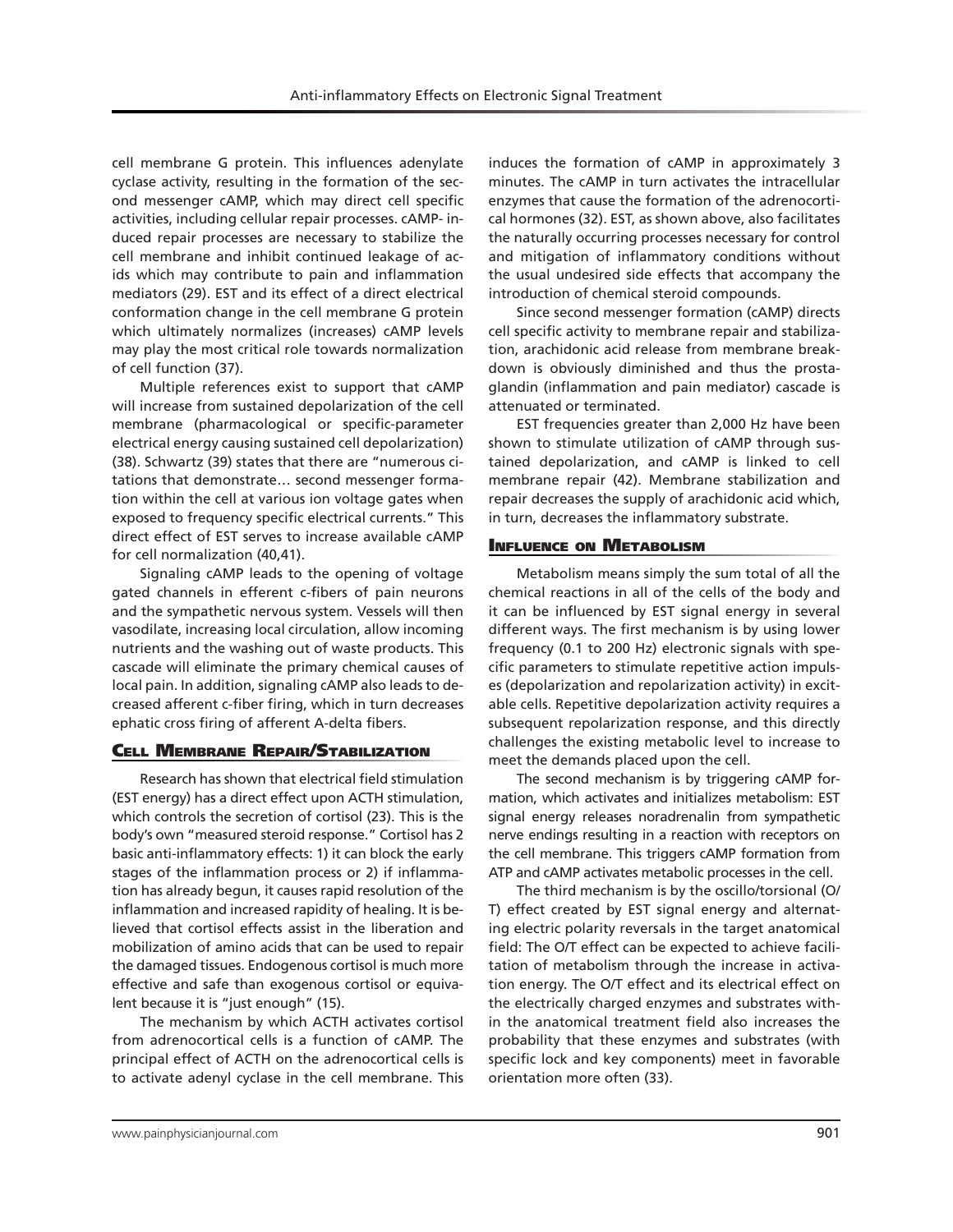# Sustained Depolarization (Plateau Effect)

Cell membrane sustained depolarization (also termed Wedensky inhibition) occurs with middle frequencies above approximately 2,000 Hz. This leads to nerve cell stabilization as the nerve cell is "locked open." This opening of voltage gated channels induces cellular ion influx/efflux activity. The movement of ions occurs until equilibrium is met, and metabolic activity is now at optimal levels(43).

This effect occurs when higher EST frequencies are applied at a stimulation rate faster than the excitable cell membrane is able to follow (multiple stimulations occur within the absolute refractory period of the membrane). With enough dosage and for as long as the electronic signal is actively deliv-

ered, the membrane will not immediately repolarize, but instead the potential remains on a plateau near the peak of the spike (44). These EST middle frequencies have a direct effect upon voltage dependent gates and the alteration in the membrane physiology is objectively measurable (45). cAMP is utilized and decreased in absolute amounts as it relays the message to open the voltage-gated channels and activates other metabolic activities in the intracellular organelles (46). These EST-induced effects can be described as direct normalization of the cell function, which directly reverses sensitized pain and inflammation feedback circuits and possibly promotes overall healing (25).

As shown in Table 4, the relatively low resistance of nerve and muscle cells favors electrical conduction.

Table 4. *Nomenclature and definitions.* 

- 1. **Voltage:** The tension that results from a difference in the supply of positive and negative charges between two points.
- 2. **Current:** The movement of charged particles (ions and electrons).
- 3. **Resistance:** The force that inhibits the flow of charged particles typically measured in Ohms.<br>a Nerves  $1000 \Omega$ a. Nerves

b. Blood Vessels  $1600 \Omega$ 

- 
- c. Muscle  $5000 \Omega$ <br>d Bone  $160,000$  $160,000,0$
- 4. **Impedance:** The property of resistance to alternating current flow, which includes self inductance, capacitance, and ohmic resistance.
- 5. **Ohm:** The Standard International (SI) unit of electrical resistance. Ohm's law: V = IR.
- 6. **Conductance:** The ease with which an alternating electrical current flows through a substance and is the reciprocal of resistance. C = 1/R.
- 7. **Cell:** In this paper, cell most often refers to the nerve cell, or neuron; however, it may also refer to the muscle cell, which is commonly affected by inflammation. Electricity has its greatest affinity for these 2 types of cells and blood vessels, given their resistance (impedance) values outlined above. These two types of cells also happen to be electrically excitable.
- 8. **Low Frequencies:** 0.1 1,000 Hz
- 9. **Middle Frequencies:** 1,000 100,000 Hz
- 10. **Metabolic "challenge":** Repeated cell membrane depolarization activity requires subsequent membrane repolarization activity. This requires additional energy production, increasing the metabolism to meet the new demand.
- 11. **Higher levels of ATP:** Increased requirements for ATP (adenosine triphosphate; the main energy storing molecule) energy levels challenge the metabolism to increase ATP production to meet the demand.
- 12. **EST:** Electronic signal treatment, a term coined by the authors to characterize the basic mechanism of action.
- 13. **cAMP:** Cyclic adenosine monophosphate; a second messenger inside most cells.
- 14. **cGMP:** Cyclic guanidine monophosphate; a second messenger inside most cells.
- 15. **Specific parameter:** This term is used to identify the requirement for applying a specific electronic signal frequency, a "range" of frequencies or combinations of frequencies to achieve the desired physiological response.
- 16. **Ephatic conduction**: This is the excitation of a cell membrane due to its coming into contact with another cell membrane which is excited.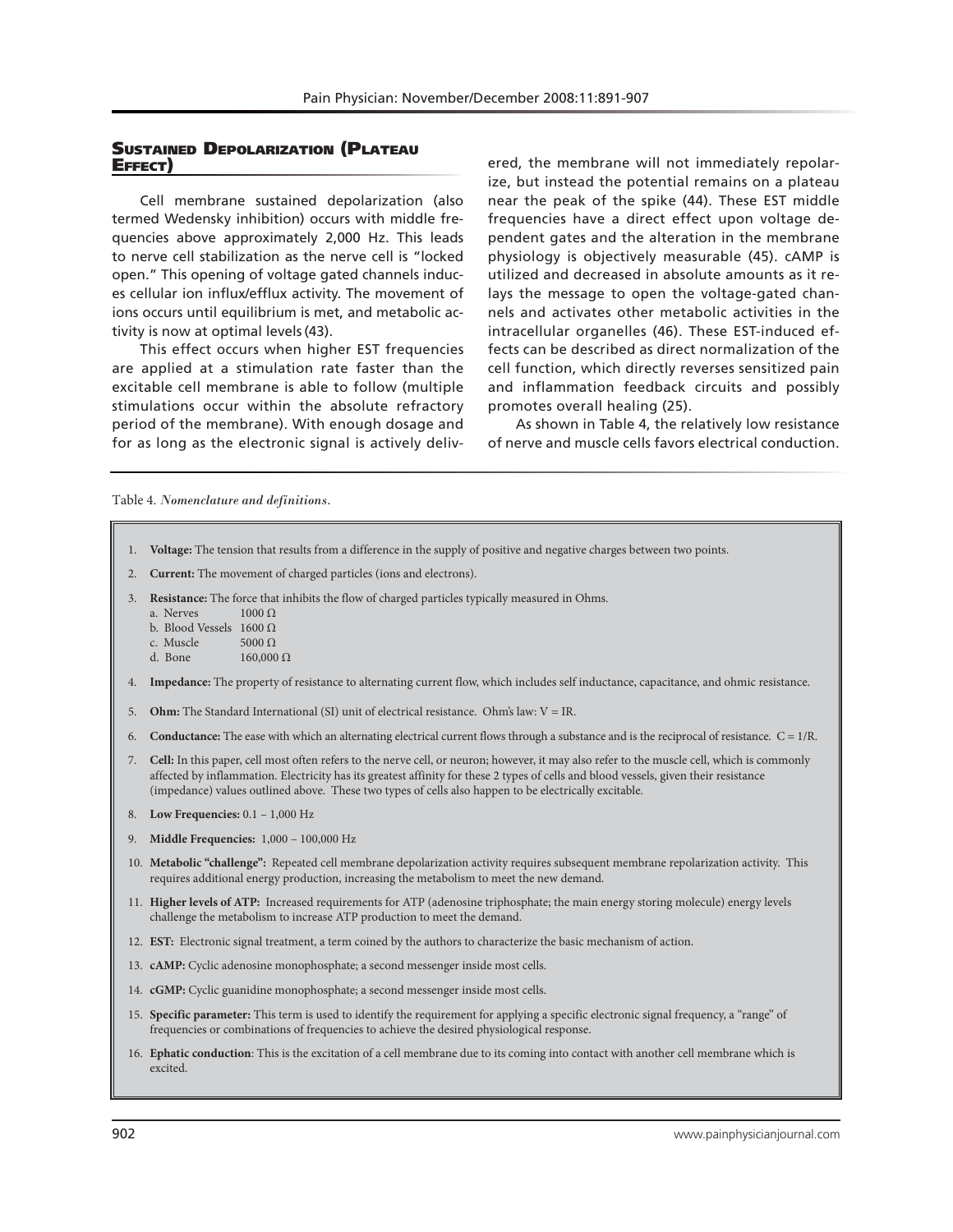EST works on the excitatory membrane of the muscle cell just as it does on nerve tissue. Higher dose and higher frequency EST signals cause sustained depolarization and the contracture of the smooth muscles of the blood and lymph vessels. This causes a temporary vasoconstriction and an increase in the centripetal transport of the blood and lymph away from the inflammatory, swollen tissue region. Continued application of EST-induced sustained depolarization may result in a block of the release of noradrenalin and therefore vasodilatation (inhibition of smooth muscle contraction). The increase in circulation also favors an earlier resolution of inflammation.

### Immune System Support

EST appears to improve and support the immune system (unlike chemical steroids) by improving gapjunction intercellular communication via EST oscillo/ torsional effects.

Gap junctions are protein-lined channels that directly link the cytosol of one cell with another adjacent cell providing a passageway for movement of very small

molecules and ions between the cells (Fig. 6) (47). This allows metabolic coupling or metabolic cooperation between cells. Another important compound transferred from cell to cell through gap junctions is cAMP. The fact that cAMP can transfer from cell to cell through gap junctions means that hormonal stimulation of just one or a few cells can initiate a metabolic reaction in many of them (48). Cell to cell gap junctions are formed quickly when 2 healthy cells come into contact, linking them metabolically as well as electrically.

Gap junctions are also influenced by many other changes in their surroundings, i.e. by changes in the electric membrane potential or the phosphorylation of substances inside the cells produced by hormonal attachment on receptor molecules, which transfer information via signal molecules. This transfer and the common use of small molecules is the basis for intercellular metabolic cooperation and fulfill the precondition for intercellular chemical and electric cooperation.

EST energy influences the electrically charged ion movements through gap junctions by increasing the transport through the cell to cell canals and by facili-



*lular electric and chemical communication and metabolic cooperation.*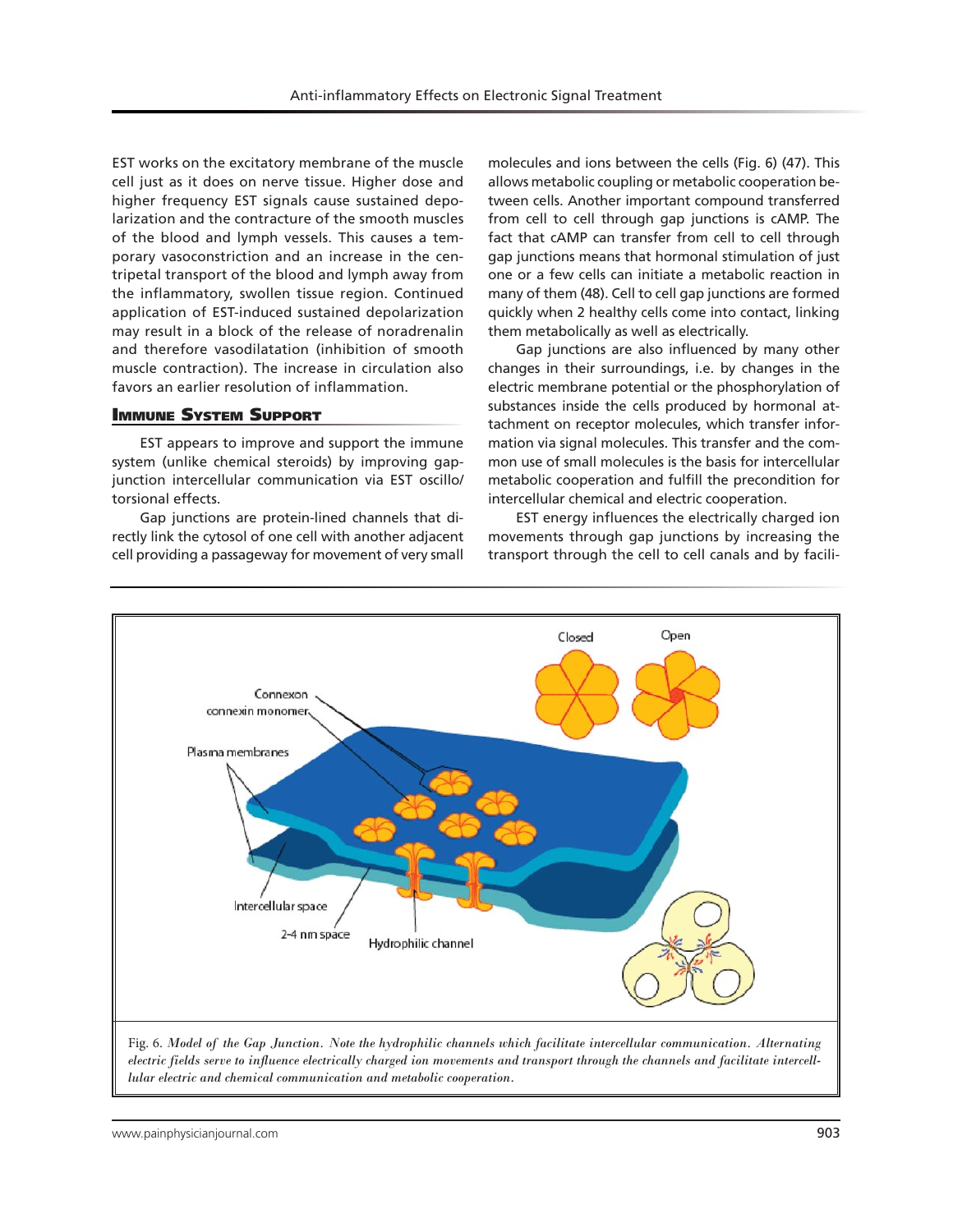tating intercellular electric and chemical communica tion and metabolic cooperation. EST energy fields con tribute to a functional improvement in tissues which are dysfunctional, e.g., in the healing phase of injured tissue, in degenerative tissue changes, in metabolic conditions, in edema, and in regions of decreased blood supply (49).

In contrast to nature's "measured ACTH and ste roid response" described in the section "Cell Mem brane Repair/Stabilization," exogenously adminis tered (chemical) steroids may dramatically suppress immune system activity. Therefore, the "appropriate immune response" to the chemical therapy of inflam mation is sacrificed.

### INCREAsE IN B LOOD FLOW /E DEmA REDuCTION (M ACRO EFFECT )

The physiological effects (metabolic challenge) of electronic signal energy on motor nerves and muscle stimulation are accomplished by lower frequencies. This effect results in subsequent increased metabolism autoregulatory vascular mechanisms that produce a decrease in peripheral resistance of the vasculature in the stimulated treatment field. These autoregulatory vascular mechanisms are controlled by the end prod ucts of metabolism  $-$  CO  $_2$ , lactate (pH decrease), and adenosine release. ATP consumption is initiated by de polarization of excitable cells and because these cells attempt to immediately repolarize their membrane potential, there is an increased demand for ATP as the source of energy. Higher EST frequency and dos age has a blocking effect (25,27,37) on sympathetic vasoconstrictory nerve fibers resulting in vasodilata tion within the vasculature innervated by these sym pathetic fibers. In this way, blocking afferent c-fibers increases local circulation.

Multiple mechanisms of action apply in the treat ment of edematous conditions with EST. When lower frequency parameters are employed at dosage levels above the nerve's firing threshold, the activated nerve stimulation would enhance the centripetal transport of venous blood and lymph via sympathetic stimula tion. Higher EST dosage above the muscle contraction threshold would activate the muscle pump response, enhancing also the centripetal flow of blood and lymph. Alternating frequency parameters of applied EST energy are effectively used to assist in the move ment of inflammatory mediators and end-products away from the area of inflammation. This effect will also directly lead to the reduction of inflammation.

These physiological effects can be produced in EST-ca pable devices by programming the use of alternating AM and FM middle frequencies in certain specific-pa rameter sequences. Edema reduction by EST is so im portant and complex that a full explanation of current understanding is deferred to a future paper.

### TWO A ppLICATIONs : N EuROGENIC AND NEuRAL I NFLAmmATION

The inflammatory response is categorized into 3 types: 1) traumatic — neutrophils and macrophages; 2) immunogenic — lymphocytes and other immune cells; and 3) neurogenic — sprouting nerve cells, de granulating mast cells, altered vascular endothelial cells (1).

Multiple mechanisms for minimizing the effects of the standard inflammatory response by EST have been identified and described. The application of these principles to neurogenic inflammation is now described. Neurogenic inflammation is defined as a process stimulated by chronic severe pain in which the "central nervous system will undergo changes and start generating signals that will maintain and drive the peripheral inflammatory response" (49). This pro cess is a functional as well as an anatomic change. Sev eral pathological processes occur at once: sprouting nerve cells, degranulation of mast cells, and altered vascular endothelial cells. A critical component of this process is the anti-dromic transmission of signals from the dorsal horn cells, which have been stimulated chemically by mast cell release of 5-HT, histamine, and substance P, and electrically by the release of cGRP and substance P to blood vessels resulting in the release of NO, bradykinin, and vasoactive intestinal peptide (VIP) operating directly on nerve endings.

This process is one of the most likely mechanisms for the propagation of chronic pain and is one way of differentiating chronic pain from the acute pain pro cess. An excellent, well-written and easily understood explanation of this important concept can be found in Brookoff's review article (50).

Application of electronic signal treatment can interfere with this pathological process by multiple mechanisms. Cell membrane repair and stabilizing ef fects of EST are postulated to specifically stabilize mast cells, inhibit their degranulation, and block the release of the algOric pro-inflammatory mediators. This ef fect, in turn, will serve to block generation of the an tidromic transmission originating in the dorsal horn. The sustained depolarization effect directly blocks an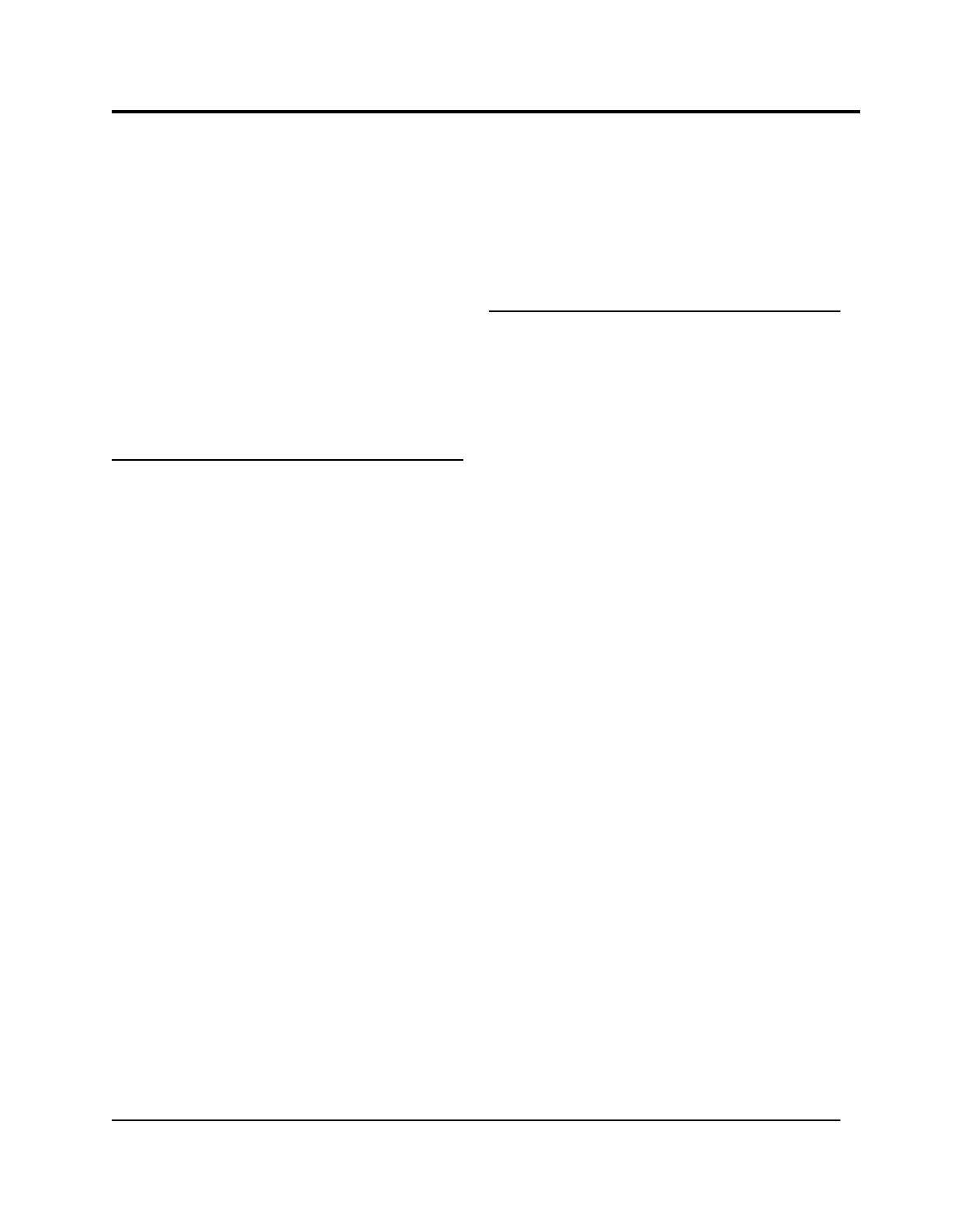tidromic propagation from the dorsal horn to the pe riphery. In addition, the depolarizing effects of EST will block all nerve cell transmission, pro-dromic and antidromic. The membrane stabilizing effects of vascular endothelium will also serve to reduce vascular leakage of inflammatory mediators, hydrogen ions, and fluid, and thus block the generation of edema. Also, block ing afferent c-fibers will increase local circulation and further decrease neurogenic inflammation.

Neural inflammation directly results from neural injury. This type of inflammation is directly associ ated with neuropathic pain, since there are changes in the anatomic structure of the infrastructure. Neural inflammation is very elegantly described in the same article by Brookoff (50) as the result of the interplay of the 3 types of glial cells, all recruited by macrophages, in response to neural injury: 1) microglia; 2) astrocytes; and 3) oligodendrocytes. The microglia are the media tors of the proinflammatory response; their upregula tion can lead to the chronic inflammatory state. The astrocytes surround synapses and can send and modify neural signals; and the oligodendrocytes form myelin. According to Brookoff, there is experimental evidence "…implicating neural inflammation as a driver of pain, hyperalgesia, and allodynia" (50).

Just as with neurogenic inflammation, EST can diminish the effects of neural inflammation by mini mizing the inflammatory response at multiple points in this cascade. Mitigating the initial inflammatory response by all mechanisms described above would have the overall effect of decreasing the activity of microglia cells to "nip the process in the bud." The EST-induced electrical conformation changes in the cell membrane G-protein as well as other membrane stabilization properties of EST described above, could serve to decrease microglial activity. Likewise, because of the ability of EST to block nerve conduction by caus ing a sustained depolarized state of the nerve cells, synapses are quiet, non-transmitting, and less likely to be influenced by inflammatory driven astrocyte activi ties. cAMP formation/activation further will serve to begin the healing process in the nerve cells themselves and minimize the effects of the insult.

The EST effect on both neurogenic and neural in flammation is enhanced by its action on the overall im mune function. Important effects include activation of cells of the immune system, sustained depolarization, cAMP formation, facilitation of intracellular commu nication, an increase in the generation of the natural killer cells (NK) (51), and enhancement of the efficacy

of the activity of the cells of the immune system. This enhanced immune response can serve to manage the development of the neural inflammation response as it does in non-neural inflammation.

# FINANCIAL R AmIFICATIONs

Health care costs are increasing at an alarming rate (52). Third party payers are becoming increas ingly alarmed at the costs of pharmacological treat ment and drugs are becoming more expensive per se. Additional costs are iatrogenic — incurred because of complications resulting from the side effects of drugs. Because of the safety profile of EST, there are virtually no expenses associated with side effects.

We also postulate that the safety profile of EST will promote less professional liability exposure. The verification of this statement will only come with the increasing widespread use of EST as an alternative to steroids and NSAIDs.

### **SUMMARY**

We postulate that pharmaceuticals have a ten dency to overwhelm biosystems, a very unnatural pro gression as evidenced by the side effect profiles. EST works through biosystems and their controls. We have presented multiple mechanisms, most documented and one postulated, which demonstrate initial facili tation and then quick resolution of the inflammatory process to prevent it from leading to chronic inflam mation and chronic pain. While complex, all concepts above fit together when taken into the context of signaling cAMP; however, the basic signaling mecha nism could easily be the oscillo/torsional ionic action on cyclic AMP. Through this and the other mechanisms discussed, cellular derangements are returned to nor mal in optimum physiological time.

A paradigm shift in our approach, thinking "out of the box," should begin soon, for several reasons. Many patients in chronic pain are simply being under treated for a variety of reasons. Narcotic medications are being diverted in increasing numbers. Most impor tantly, a recent study on adverse drug events based on the FDA voluntary reporting system has found that the death rate has increased out of proportion to the increase in the number of prescriptions written, and the greatest culprits are pain medications and im mune modulating drugs (3). The authors emphasized that these findings "show that the existing system is not adequately protecting patients and underscores the importance of recent reports urging far-reaching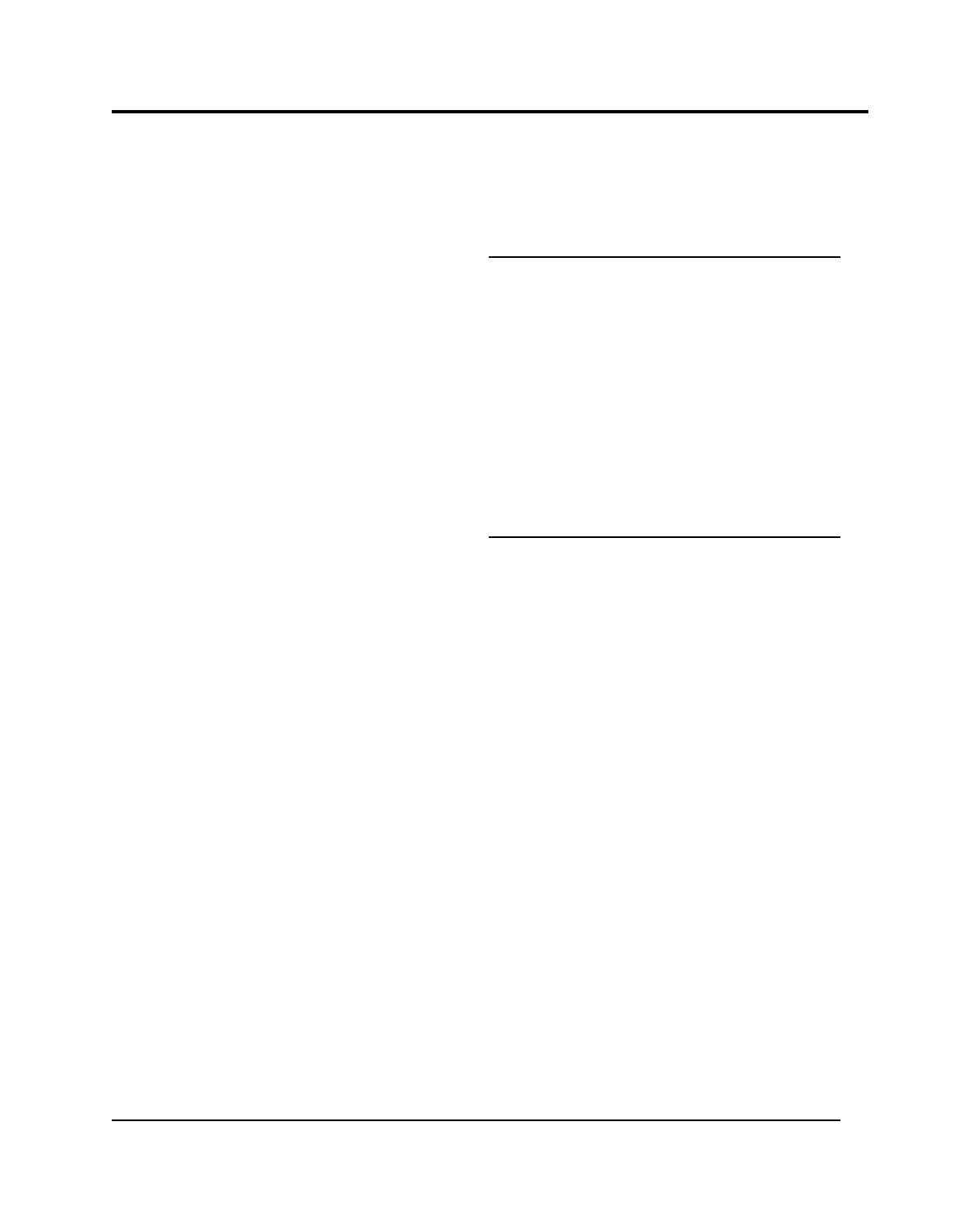legislative, policy, and institutional changes" (3). One of the purposes in writing this paper is to get the pain management physician to start to think about modifications in his or her therapeutic approach, which might begin by emphasizing the physics approach as well as the pharmacological approach.

The following paragraphs from Potter and Funk (23), written in 1917, still apply and quite nicely summarize the subject: "Success in electrotherapeutics depends on an adequate knowledge of physiology and pathology as related to the human body; on a mastery of the laws that govern electricity [physics]; on the possession of efficient apparatus, the achievement of good technic by practice and the good judgment to apply all these acquirements to the best advantage… Electrotherapeutics is not a system to be used to the exclusion of other therapeutic measures, but is a worthy additional unit to any physician's armamentarium …".

### **CONCLUSION**

While we believe that additional studies involving the treatment of inflammatory processes with EST are important, there appears to be enough evidence to encourage the primary or adjuvant use of EST for inflammatory conditions and for the potential replacement of chemical steroids. Finally, we believe that EST and the evidence presented have placed us on a threshold of discovery; it is time to apply this knowledge in the clinical setting. The alternative role of EST (the electric signaling of the cells) will depend on the outcomes of well conducted clinical trials which utilize this reasonable and safe approach.

### **ACKNOWLEGEMENTS**

We would like to thank the editorial board of *Pain Physician* journal for all their comments and suggestions and for giving us this opportunity to present this manuscript.

#### **REFERENCES**

- 1. Almekinders LC. Anti-inflammatory treatment of muscular injuries in sport. An update of recent studies. *Sports Med* 1999; 28:383-388.
- 2. Almekinders LC, Gilbert JA. Healing of experimental muscle strains and the effects of nonsteroidal anti-inflammatory medication. *Am J Sports Med* 1986; 14: 303-308.
- 3. Bourne MS. The effect on healing of analgesic and anti-inflammatory therapy. *Br J Sports Med* 1980; 14:26.
- 4. Carlstedt CA, Madsen K, Wredmark T. The influence of indomethacin on tendon healing. A biomechanical and biochemical study. *Arch Ortho Trauma Surg* 1986; 105:332-336.
- 5. Diwan PV, Kulkarni DR. Effects of nonsteroidal anti-inflammatory agents (NSAIDs) on wound healing. *Indian J Exp Biol* 1986; 24:640-643.
- 6. Dong, YL, Fleming RYD, Yan TZ, Hemdon DN. Effect of ibuprofen on the inflammatory response to surgical wounds. *J Trauma* 1993; 35:340-343.
- Reynolds JF, Noakes TD, Schwellnus MP, Windt A, Bowebank P. Non-steroidal anti-inflammatory drugs fail to en-

hance healing of acute hamstring injuries treated with physiotherapy. *S African Med J* 1995; 85:517-527.

- 8. Tenant F. Howard Hughes and psuedoaddiction. *Practical Pain Management* 2007; 7:12-29.
- 9. Giordano J. The Neurobiology of Pain: Peripheral and Spinal Mechanisms, presented at PainWeek, Las Vegas, NV, Sept 6, 2007.
- 10. Omoigui S. The biochemical origin of pain – proposing a new law of pain: The origin of all pain is inflammation and the inflammatory response. Part 1 of 3 -A unifying law of pain. *Med Hypotheses* 2007; 69:1169-1178. Epub 2007.
- 11. Salahadin A, Datta S, Lucas FL. Epidural steroids in the management of chronic spinal pain: A systematic review. *Pain Physician* 2007; 10:185-212.
- 12. Manchikanti L, Boswell M. Evolution of Spinal Techniques. In: *Interventional Techniques in Chronic Pain.* Manchikanti L, Singh V (eds). ASIPP Press, Paducah, KY, 2007; pp. 1-16.
- 13. Creamer P. Intra-articular corticosteroid injections in osteoarthritis: Do they work and if so, how? *Ann Rhemuatic Dis*

1997; 56:634-636.

- 14. ASRA Fall meeting 2006 debate with Rathmell J & Howntoon M quoted in *Anesthesiology News,* May 2007.
- 15. Guyton & Hall. T*extbook of Medical Physiology, 9th Edition.* Chapter 33. W. B. Saunders, Philadelphia, PA, 1995, pp. 435-455.
- 16. Gallin J, Snyderman Rl. *Inflammation: Basic Principles and Clinical Correlates.*  Raven Press, New York, 1992.
- 17. Szasz A. An electronically driven instability: The living state. *Physiol Chem Phys & Med NMR* 1991; 23:43-50.
- 18. Bourne, MS. The effect on healing of analgesic and anti-inflammatory therapy. *Brit J Sports Med* 1980; 14:26.
- 19. Diwan PV, Kulkarni DR. Effects of nonsteroidal anti-inflammatory agents (NSAIDS) on wound healing. *Indian J Exp Biology* 1986; 24:640-643.
- 20. Johansson A, Hao J, Sjolund B. Local corticosteroid application blocks transmission in normal nociceptive C-fibers. *Acta Anaesthesiol Scand* 1990; 34:335- 338.
- 21. Manchikanti L. Pharmacology of Neur-